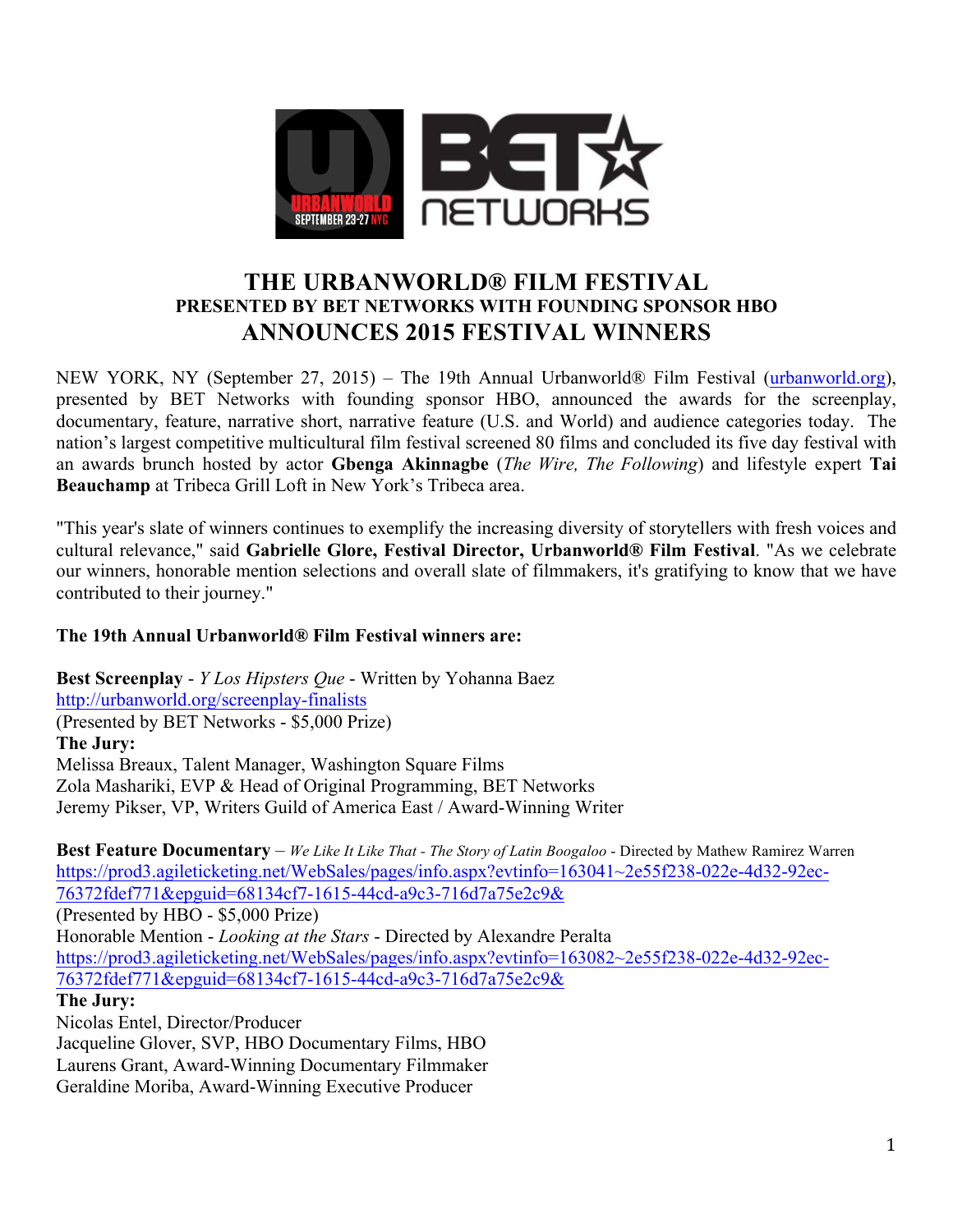**Best Narrative Short** - *Standing8* - Directed by Michael Molina Minard https://prod3.agileticketing.net/WebSales/pages/info.aspx?evtinfo=163085~2e55f238-022e-4d32-92ec-76372fdef771&epguid=68134cf7-1615-44cd-a9c3-716d7a75e2c9& (Presented by Time Warner - \$5,000 Prize) Honorable Mention - *Stanhope* - Directed by Solvan Naim https://prod3.agileticketing.net/WebSales/pages/info.aspx?evtinfo=163063~2e55f238-022e-4d32-92ec-76372fdef771&epguid=68134cf7-1615-44cd-a9c3-716d7a75e2c9& **The Jury:** Kelly Edwards, VP, Talent Development, HBO Maurice Marable, Filmmaker Tamir Muhammad, Director, Content & Artist Development, Time Warner Inc. Diane Paragas, Director, Writer & Producer

Ric Whitney, VP, Content Marketing, Fullscreen

**Best Narrative Feature (U.S. Cinema)** - *Pocha* - Directed by Michael Dwyer https://prod3.agileticketing.net/WebSales/pages/info.aspx?evtinfo=163022~2e55f238-022e-4d32-92ec-76372fdef771&epguid=68134cf7-1615-44cd-a9c3-716d7a75e2c9& (Presented by Fox Audience Strategy - \$5,000 Prize) Honorable Mention - Notable Performance - Ryan Destiny - *A Girl Like Grace* https://prod3.agileticketing.net/WebSales/pages/info.aspx?evtinfo=163025~2e55f238-022e-4d32-92ec-76372fdef771&epguid=68134cf7-1615-44cd-a9c3-716d7a75e2c9& **The Jury:** Dori Begley, SVP, Acquisitions, Magnolia Pictures

Ryan Jones, Creative Executive, 20th Century Fox Tilane Jones, Executive Director, ARRAY Charles D. King, Founder & CEO, MACRO James F. Lopez, Head of Motion Pictures, Will Packer Productions

**Best Narrative Feature (World Cinema)** - *Carmin Tropical* - Directed by Rigoberto Perez Cano (Mexico) https://prod3.agileticketing.net/WebSales/pages/info.aspx?evtinfo=163035~2e55f238-022e-4d32-92ec-76372fdef771&epguid=68134cf7-1615-44cd-a9c3-716d7a75e2c9&

## **The Jury:**

Jules Claassen, Development Executive, Amazon Studios Niija Kuykendall, VP, Production, Warner Bros. Funa Maduka, Acquisition Executive, Netflix, Inc. Stacy Spikes, Co-Founder & CEO, MoviePass Frida Torresblanco, Award-Winning Filmmaker

## **Audience Awards**

**Best Feature** - *Somewhere In the Middle* - Directed by Lanre Olabisi https://prod3.agileticketing.net/WebSales/pages/info.aspx?evtinfo=163011~2e55f238-022e-4d32-92ec-76372fdef771&epguid=68134cf7-1615-44cd-a9c3-716d7a75e2c9& (Presented by Panavision - \$15,000 camera package donation of Panavision equipment) (Presented by MoviePass – 1 year subscription)

**Best Short** - *Taking Chance* - Directed by Jerry Lamothe https://prod3.agileticketing.net/WebSales/pages/info.aspx?evtinfo=163080~2e55f238-022e-4d32-92ec-76372fdef771&epguid=68134cf7-1615-44cd-a9c3-716d7a75e2c9&